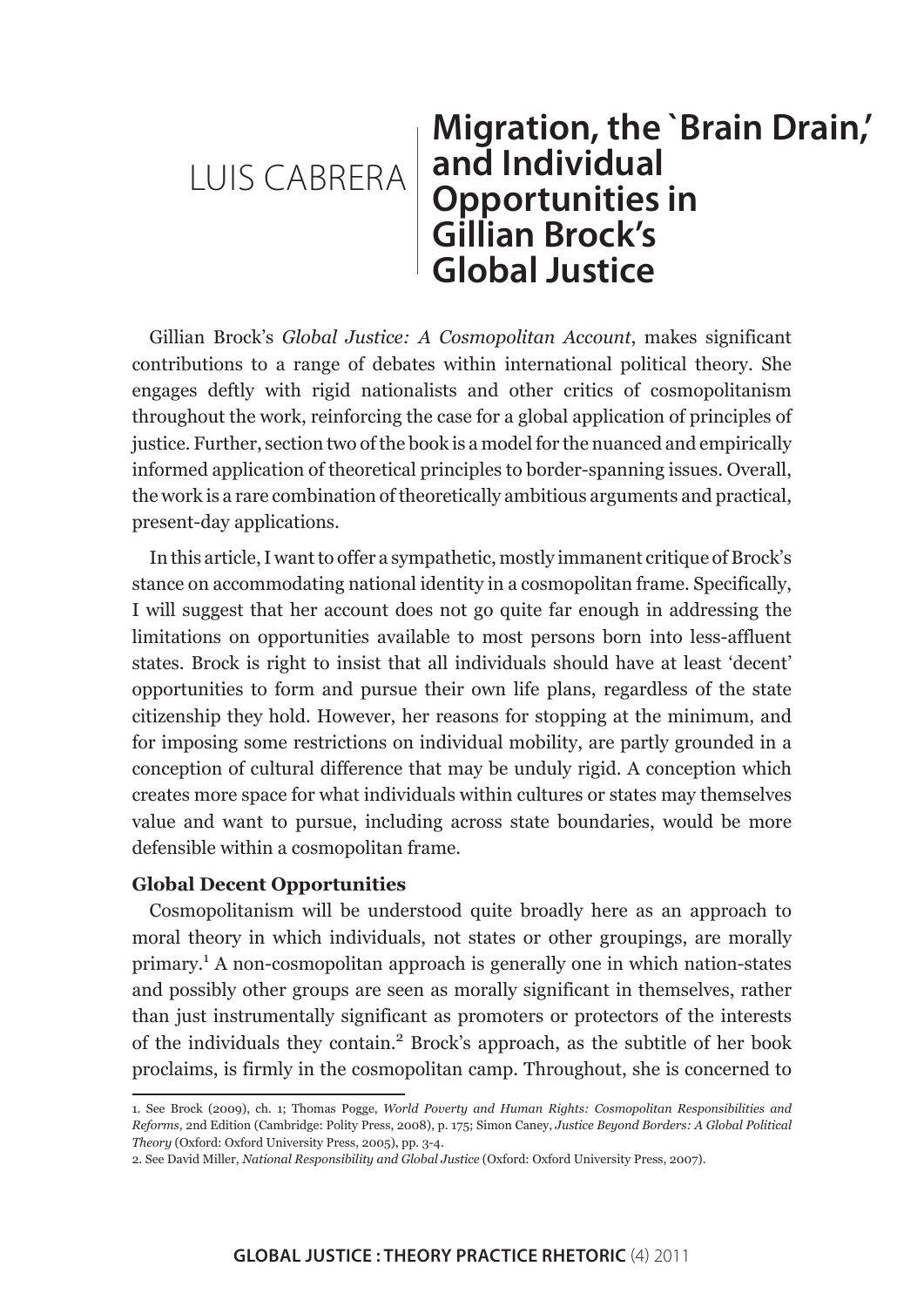identify the principles and practices that would flow from treating the individual as morally primary in the global system. A significant secondary emphasis in her work, however, is on accommodating the national sentiment that most persons hold, or creating 'ample space ... for a legitimate kind of nationalism' (p. 4).

Brock is clear that giving priority to compatriots in distributions would be justifiable only when the basic needs of all persons in the world have been met (p. 265). She criticizes accounts such as Rawls's Law of Peoples, which would effectively hold individuals within less-affluent states responsible for the poverty ostensibly produced by their own political cultures (pp. 26-27). She also makes the case for a robust set of basic liberties, including freedom of speech and association, that would obtain within all states (ch. 6). She relies in large part on reasons of cultural difference, however, to justify restrictions on some individual opportunities at the global level. She argues for an emphasis on democratic empowerment and providing minimally 'decent' opportunities for all, or removing some of the steepest barriers in the way of individuals achieving their own aims.

No matter what goals people have in life, their achievement is going to be more likely if we eliminate barriers that impede human agency, and these include not having secure access to clean water, food, sanitation, education, health care and so on (p. 62).

A halt at the `decent minimum' is justified in part through a critique of Darrel Moellendorf's well-known, culture-blind account of global equality of opportunity. This approach holds that a defensible global system would be one in which 'a child born in rural Mozambique would be statistically as likely to become an investment banker as the child of a Swiss banker.'3 For Brock, such an approach both privileges one kind of culture - Western European in this case - over another, and most crucially, it is seen as giving too little attention to cultural difference. In her words, 'different cultures value different ends or goods, and the desirability of a position will often vary in accordance with these different valuations' (p. 59). This emphasis on distinctions between cultures, or the different ends valued by different cultures, is evident in other discussions throughout the book.

While diversity is undoubtedly an immutable feature of human society, I will suggest that such a view tips too far toward a view that cultures are monolithic or wholly cohesive, and that they are in some strong sense incommensurable. If cultural difference is a reason to halt at a relatively low minimum of provision and restrict some individuals' access to life opportunities, that could also give reason to restrict provision of goods and some opportunities within even multicultural or multinational states such as India, Spain, the United States, etc. For example, cultural variations between the Basque, Catalan and Castilian groups within

<sup>3.</sup> Darrel Moellendorf, *Cosmopolitan Justice* (Boulder, CO: Westview Press, 2002), p. 79.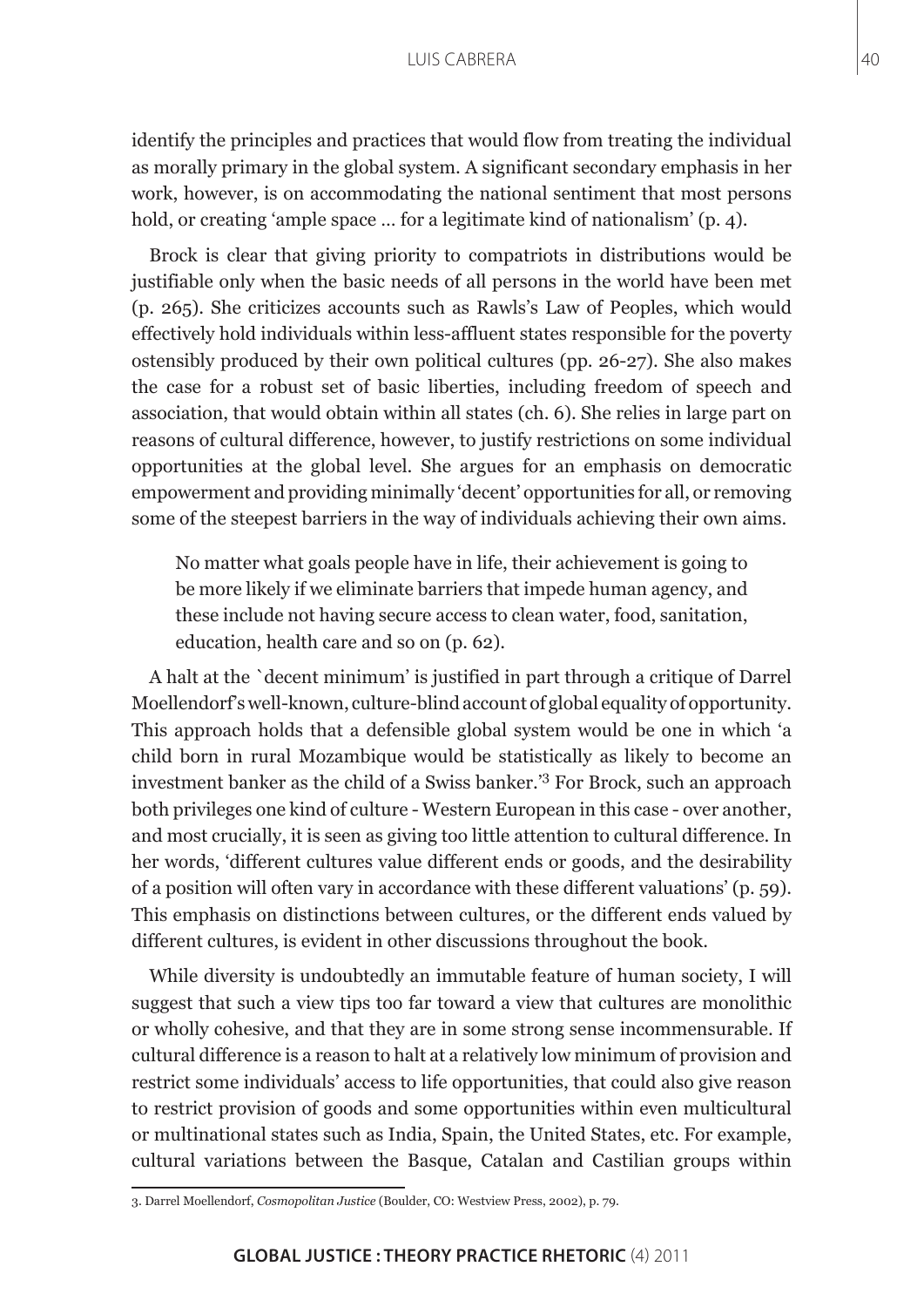Spain might be cited as justification by one group to deny some educational or vocational opportunity to members of another.<sup>4</sup>

Perhaps more essentially in the context of this article, a strong emphasis on cultural differences creates significant tension for a cosmopolitan account such as Brock's. That is, a cultural difference critique implies that there is no moral requirement to aid individuals who seek opportunities not valued - or perceived to be valued - by their birth culture. Such an account could deny provision of goods or opportunities above the minimum that individuals want, and which those within a range of affluent states presume as their own birthright, because of a claim that their birth states or cultures don't want them.<sup>5</sup> It brings a cosmopolitan account much closer to some nationalist ones, in which individuals are said to understand only with co-nationals which social goods should be distributed and at what level.<sup>6</sup>

Most importantly here, it could be in strong tension with Brock's reliance on a global original position exercise, in which participants seek to derive fair principles of global distribution while being ignorant of their own birth cultures or states. It seems clear from Brock's discussion of the global original position why individuals would want to ensure that they would not fall below some minimum floor of social provision, whatever might befall them in life. It is less clear why such individuals should want to deny themselves access to the provision of crucial life goods or broadly desirable opportunities beyond the minimum, should they find themselves situated in less-affluent states once the global veil of ignorance is lifted. Such a point is particularly salient for all-purpose goods such as education. Education arguably is as valuable and necessary to securing human agency as the universal entitlement to democratic participation and responsive institutions posited by Brock, yet to halt at a `decent minimum' of education - perhaps to

<sup>4.</sup> See Simon Caney, 'Justice, Borders and the Cosmopolitan Ideal: A Reply to Two Critics,' *Journal of Global Ethics* 3/2 (2007) 269-76.

<sup>5.</sup> Elsewhere, I have argued at some length against halting at minimum provision of those life goods that can equip individuals to pursue fundamental life opportunities, and for a conception of adequate opportunities that would include much freer movement of individuals across national boundaries. See Chs. 2-3, Luis Cabrera, *Political Theory of Global Justice: A Cosmpolitan Case for the World State* (London: Routledge, 2004). More recently, I have focused on the ways in which a commitment to human rights will tend to support a commitment to more than 'basic rights' for individuals. That is in part because of the ways in which a further commitment to secondary and tertiary rights often is necessary to secure basic rights. The right to life, for example, gives rise to closely related rights to adequate shelter, which themselves may be fully secured only when individuals have robust legal and political rights to security of tenure, habitability, affordability, availability of core services, etc. I have focused also on the importance of enabling individuals to mount their own challenges before a neutral judge to exclusions from specific kinds of opportunities, particularly ones instrumentally important to securing core rights. The issue of just where to set a provision, opportunities, or rights threshold is appropriately settled in part through such contestation, as discussed below in the context of the non-discrimination principle in the European Union. Crucial among cosmopolitan duties would be ones to promote movement toward institutional structures, including above the state, where such challenges can be lodged. See Chapter 2, Luis Cabrera, *The Practice of Global Citizenship*  (Cambridge: Cambridge University Press, 2010).

<sup>6.</sup> Michael Walzer, *Spheres of Justice: A Defense of Pluralism and Equality* (New York: Basic Books, 19830. See also Miller (2007) and David Miller, 'A Spoonful of Sugar Helps the Medicine Go Down: Gillian Brock on Global Justice,' *Journal of Global Ethics* 5/3 (2009) 253-59. Miller cites approvingly Brock's cultural distinctiveness rejection of global equality of opportunity, while being critical of several aspects of her cosmopolitanism.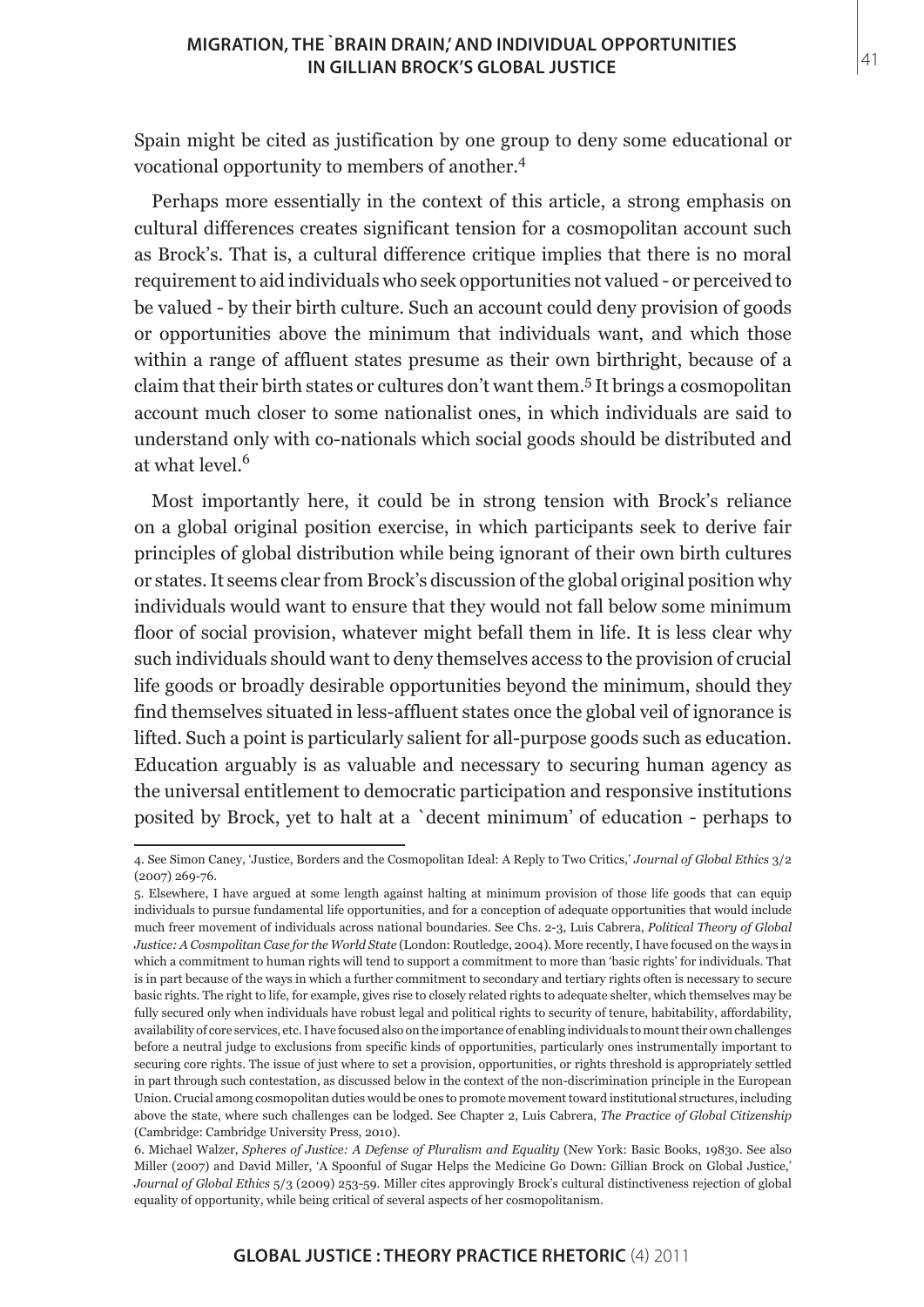basic literacy and computational skills - could leave those in less-affluent states with much lower levels of citizen competence, $^7$  and far less able to effectively press their interests within democratic institutions.

Further, if the conditions for securing human agency - where agency is understood as the ability to formulate and pursue a life plan from a reasonably broad menu of options - are foremost among the concerns of a cosmopolitan such as Brock's, then restrictions on human movement can be highlighted as one of the key barriers impeding the full exercise of agency in the current global system. Brock does, in fact, entertain the idea that immigration restrictions could be justified in ideal theory by the value some persons place on `cultural community' in their own life plans, and ways in which an influx of outsiders could change a culture (p. 191). It is not prima facie evident, however, why those persons' interests in maintaining some closed cultural grouping would outweigh others' interests in pursuing more than the minimum in life opportunities, or why a general preference for those perceived as one's own kind should be viewed as innately valuable or worth accommodating. The range of opportunities available to those born into a less-affluent state, even one where the decent minimum has been met for all persons, still would be far more limited than that available to those born into affluent states. They could have very strong reasons to want to pursue opportunities in other states that are not available at home, even if their access to resources and opportunities at home meets some minimum sufficiency standard. The issue is taken up below in the context of free movement within the European Union.

#### **Immigration, Free Movement and the Brain Drain**

Brock certainly is aware that individuals in the current system often move across state boundaries in order to improve their own set of opportunities,<sup>8</sup> and her practical discussion of immigration issues is typically nuanced and instructive. She offers important warnings against seeing immigration itself as a cure for global poverty and related problems, and she considers some limited and short-term conditions under which freer immigration could be both justifiable and advisable. I will focus here on a relatively narrow issue that is treated at some length in Brock's work: the `brain drain' from the Global South. In this context, a key question is whether individuals such as physicians have strong duties to remain in their home states and contribute to economic and development efforts, or the more essential relief of suffering. Conversely, the question arises whether it would be justifiable to restrict the migration of such individuals. Clearly one of the most vital unmet needs for those within less-affluent states is access to adequate

<sup>7.</sup> See Stephen L. Elkin and Carol Edward Soltan (eds), *Citizen Competence and Democratic Institutions* (University Park, PA: The Pennsylvania State University Press, 1999).

<sup>8.</sup> More than 213 million persons worldwide are estimated to be living as immigrants. United Nations Population Division, 'World Migrant Stock: The 2008 Revision,' <http://esa.un.org/migration/>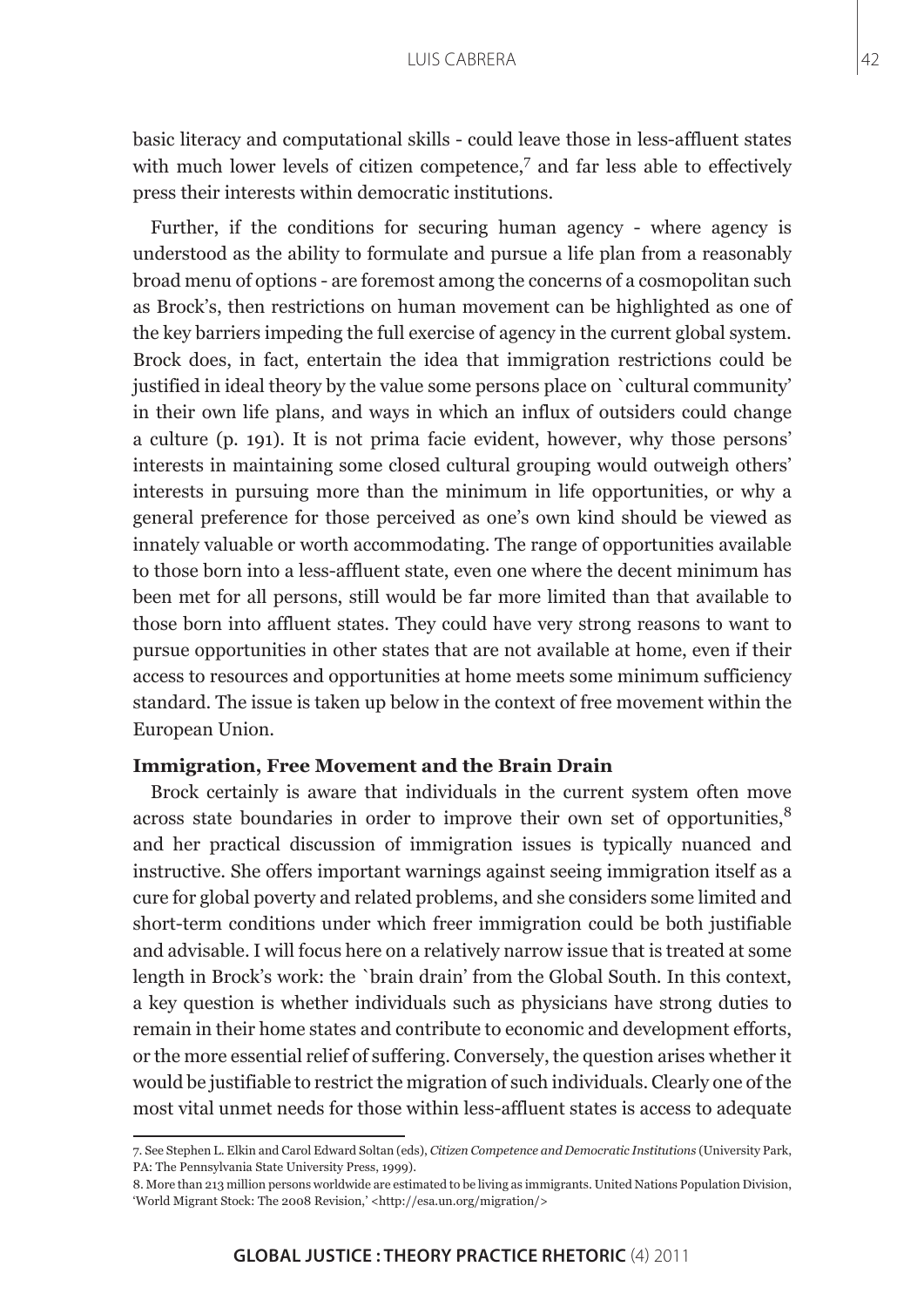health care. The World Health Organization has estimated that the world as a whole faces a shortage of 4.3 million physicians, nurses, and other health care workers.9 Critical shortages are identified in many states of sub-Saharan Africa, south Asia, Central America and other less-affluent regions. Meanwhile, shortages related to aging populations and inadequate investment in medical training have led many affluent states to actively recruit health-care professionals from lessaffluent states.<sup>10</sup>

Private labor brokers in various countries aggressively recruit for health-care and other employers, simultaneously selling employers the prospect of a welltrained or easily manageable work force, and employees the prospect of 'American dream' style material prosperity and stability.<sup>11</sup> Such recruitment raises significant issues in a global justice frame, since it actually can constitute a subsidy paid by less-affluent states to affluent ones, as when a physician or nurse's full course of training is subsidized by the poorer state and that person then is persuaded to take a position in the richer one. Some affluent states have, in fact, adopted codes of ethical medical recruitment, responding to just such concerns, and the World Health Organization and other organizations have advocated the widespread adoption of such codes.

In the United Kingdom, for example, the 2004 'Code of Practice for the International Recruitment of Health Care Professionals' offers a set of bestpractice benchmarks in accordance with the understanding that 'Active international recruitment must be undertaken in a way that seeks to prevent a drain on valuable human resources from developing countries.' Recruitment should not be undertaken at all, the code specifies, in states that do not have specific agreements with the British government. It also specifies, however, that individuals from less-affluent states who 'volunteer themselves by individual, personal application' may seek employment in the British health system.12 As Brock rightly notes, such codes, being voluntary on those health agencies or recruiting firms actually targeting overseas health care workers, are limited in their power to effect change (p. 202). She argues persuasively for the creation of an international agency that would have the power to obtain compliance with an international code of practice accepted by all states, including the power to levy fines on violators.<sup>13</sup>

<sup>9.</sup> World Health Organization, *World Health Report* (2006) <http://www.who.int/whr/2006/en/>

<sup>10.</sup> Paul Clark, James Stewart, and Darlene Clark, 'The Globalization of the Labour Market for Health-Care Professionals,' *International Labour Review* 1451/2 (2006), 37-64; Bridget Keuhn, 'Global Shortage of Health Workers, Brain Drain Stress Developing Countries,' *Journal of the American Medical Association* 298/16 (2007), 1853-55.

<sup>11.</sup> See Anna Romina Guevarra, *Marketing Dreams, Manufacturing Heroes: The transnational labor brokering of Filipino workers* (New Brunswick, NJ: Rutgers University Press, 2009).

<sup>12.</sup> United Kingdom Department of Health, 'Code of Practice for the International Recruitment of Health Care Professionals' (2004),<http://www.dh.gov.uk/en/Publicationsandstatistics/Publications/PublicationsPolicyAndGuidance/ DH\_4097730>.

<sup>13.</sup> See also Devesh Kapur and John McHale, 'Should a Cosmopolitan Worry about the `Brain Drain'? *Ethics & International Affairs* 20/3 (2006) 305-19.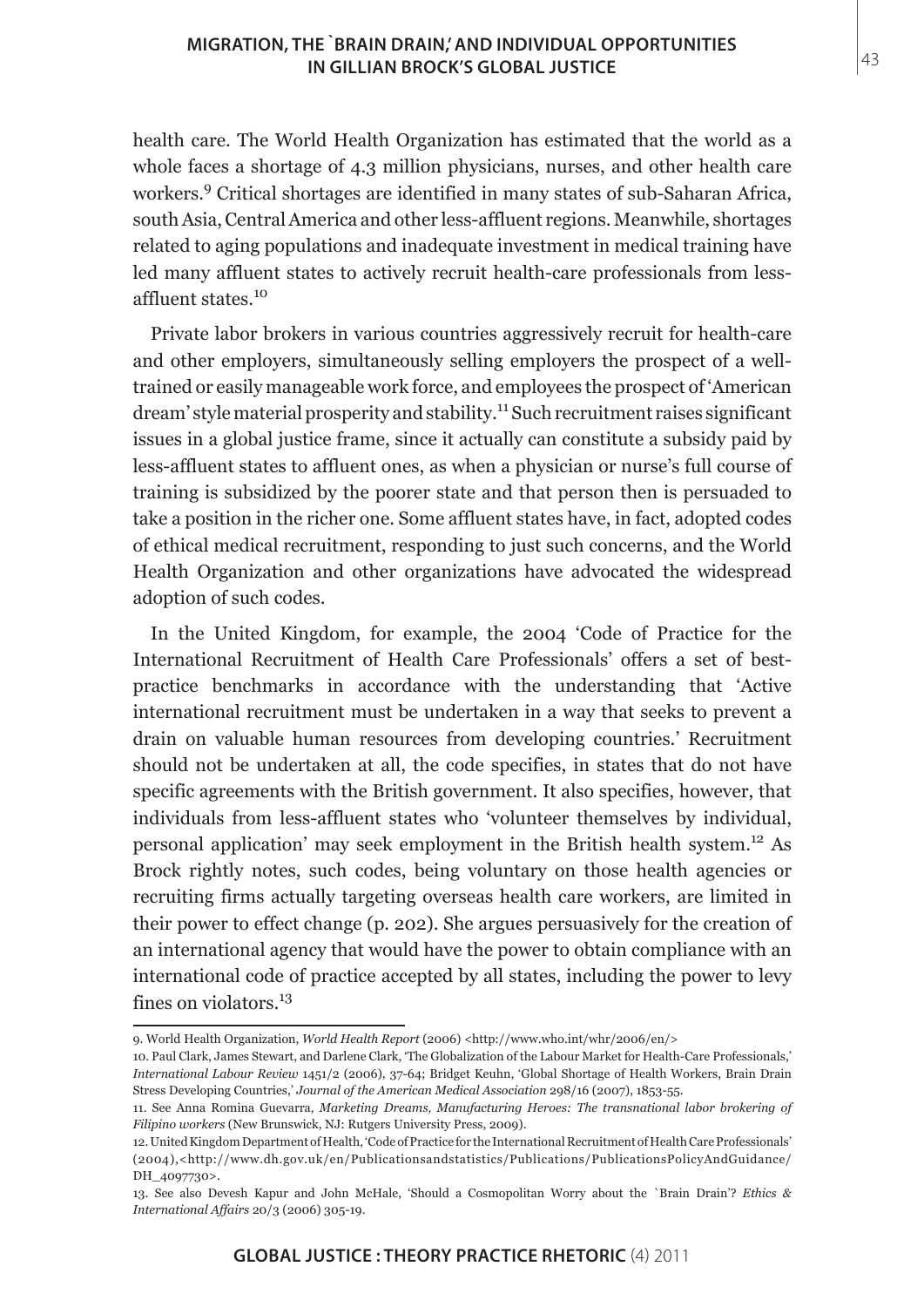The creation of such an agency, presuming it actually would have the powers to obtain compliance with a globally agreed code, could bring significant benefits. We must first inquire, however, into the principles that would guide the creation of such a code, in particular the principles that would help to determine individuals' physical and social mobility. This is where the question of the justifiable restrictions placed on those within less-affluent states becomes quite salient. For example, a stringently nationalist approach could hold that doctors and nurses, who represent valuable resources to their compatriots in less-affluent states, would have very strong duties to remain in their home states and contribute to overall efforts to improve material circumstances and life chances there.<sup>14</sup> A code guided by such a focus on the needs of less-affluent sending communities conceivably could incorporate restrictions on the movement of health professionals under most circumstances.

Yet, to impose such rigid limitations on the physical and social mobility of individuals could be to make the 'luck of birth' doubly disadvantageous to them. They already have faced the challenges inherent to being born into an impoverished state or region, making it more difficult in general for them to attain access to adequate life resources and opportunities. A restrictive emigration code could mean that even if they are able to position themselves, through diligent study and a range of personal sacrifices made over many years, to enjoy some social mobility by undertaking a physical move, it will be that same birth placement that will forbid them from making such a move.<sup>15</sup> No such restrictions, presumably, would be put in place on the movement of those who already had been fortunate enough to have been born into an affluent state, undertaken the same training, and been able to avail themselves of the package of benefits that accompany the role of the highly skilled medical professional in such a state.

Brock, whose discussion of the brain drain again offers a number of useful insights and practical proposals, would nonetheless support some mobility restrictions on skilled professionals. For example, she suggests that physicians and nurses trained within less-affluent states could be subject to some compulsory service requirement in their home states, and that developing states should reinforce such requirements 'for instance, by not issuing visas to those who have yet to perform the necessary service' (p. 202). Such a requirement certainly would hold the prospect of improving health-care coverage in severely underserved states. Yet, it also could unfairly penalize those health-care professionals.

44

<sup>14.</sup> See Miller (2007) and Lea Ypi, 'Justice in Migration: A Closed-Borders Utopia?' *The Journal of Political Philosophy* 16/4 (2008) 391–418.

<sup>15.</sup> See Jagdish Bhagwati, 'Borders Beyond Control,' *Foreign Affairs* 82/1 (2003) 98-104.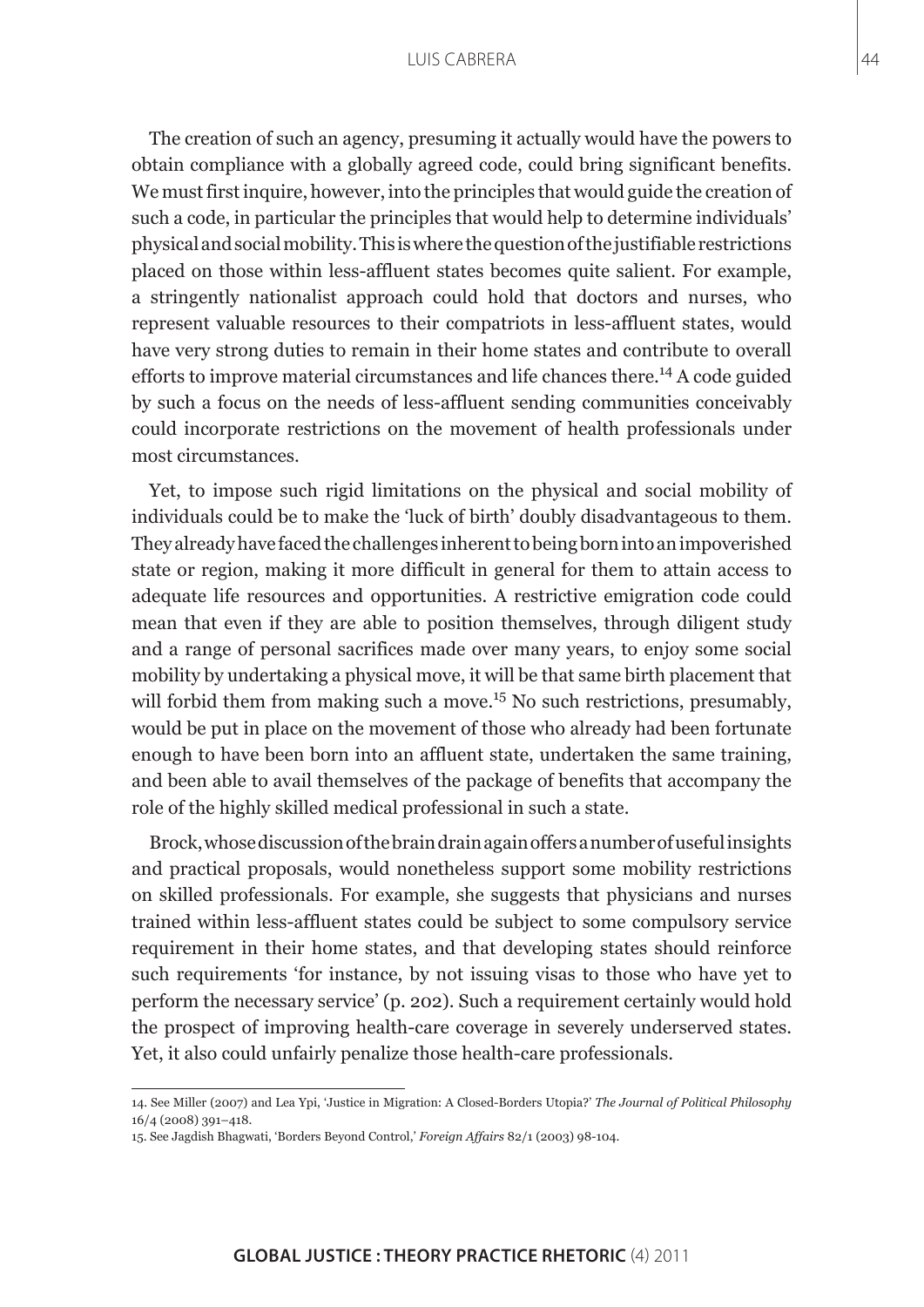Two sets of considerations are important here. The first are the circumstances under which compulsory service requirements are widely presumed to be acceptable. For example, it is common practice in many states for individuals undergoing training for some professions to accept relatively generous scholarship and other support packages in exchange for an explicit, contractual promise to work for some period of time in an underserved area after graduation. In the United States, for example, the National Health Service Corps has since 1972 offered significant scholarship or loan support to medical trainees who agree to assignments to underserved rural or inner-city areas. A few years of service at the designated site results typically in student-loan forgiveness or related benefits.<sup>16</sup> Nearly 70 similar programs have also been operated by U.S. states themselves, separate from the federal program.<sup>17</sup>

Individual students are not expected, however, to be bound to a specific site in exchange for more routine educational subsidies. Those physicians trained in medical schools supported by a specific U.S. state, for example, are not required to remain in that state upon completing their training. Certainly they are required to repay any loans they have taken, whether low-interest loans subsidized by government or standard bank loans, but if they have not entered a contract providing them specified benefits in exchange for serving some period in an underserved area, they are free to move to another state, or indeed another country. We must ask why it would be justifiable, rather than simply expedient in a global system marked by vast inequality, for the mobility of medical trainees receiving only the routine subsidies that underwrite public higher education to be restricted.

That is not to say that individuals in any situation cannot justifiably be enlisted or socially conscripted for relatively brief periods in times of acute need. Nor is it to say that those with special abilities to alleviate suffering might not have special duties to help do so, in somewhat the same way that the very rich could be asked to contribute more of their wealth to the alleviation of poverty. It is to suggest that there is little justification for placing burdens on professionals in less-affluent states that would not also routinely be asked of those in affluent states. Some form of incentive program, which is also among Brock's suggestions, would seem more defensible, as discussed below.

A second reason why we should not want to promote restrictions on the mobility of individuals within less-affluent states as a means of alleviating suffering or

<sup>16.</sup> T.J. Cullen, L.G. Hart, M.E. Whitcomb, R.A. Rosenblatt, 'The National Health Service Corps: Rural Physician Service and Retention,' *Journal of the American Board of Family Practice* 10/4 (1997) 272-79; National Health Service Corps, 2009, <http://nhsc.hrsa.gov/about/>.

<sup>17.</sup> D.E. Pathman, T.R. Konrad, T.S. King, D.H. Taylor Jr., and G.G. Koch, 'Outcomes of States' Scholarship, Loan Repayment, and Related Programs for Physicians,' *Medical Care* 42/6 (2004) 560-68.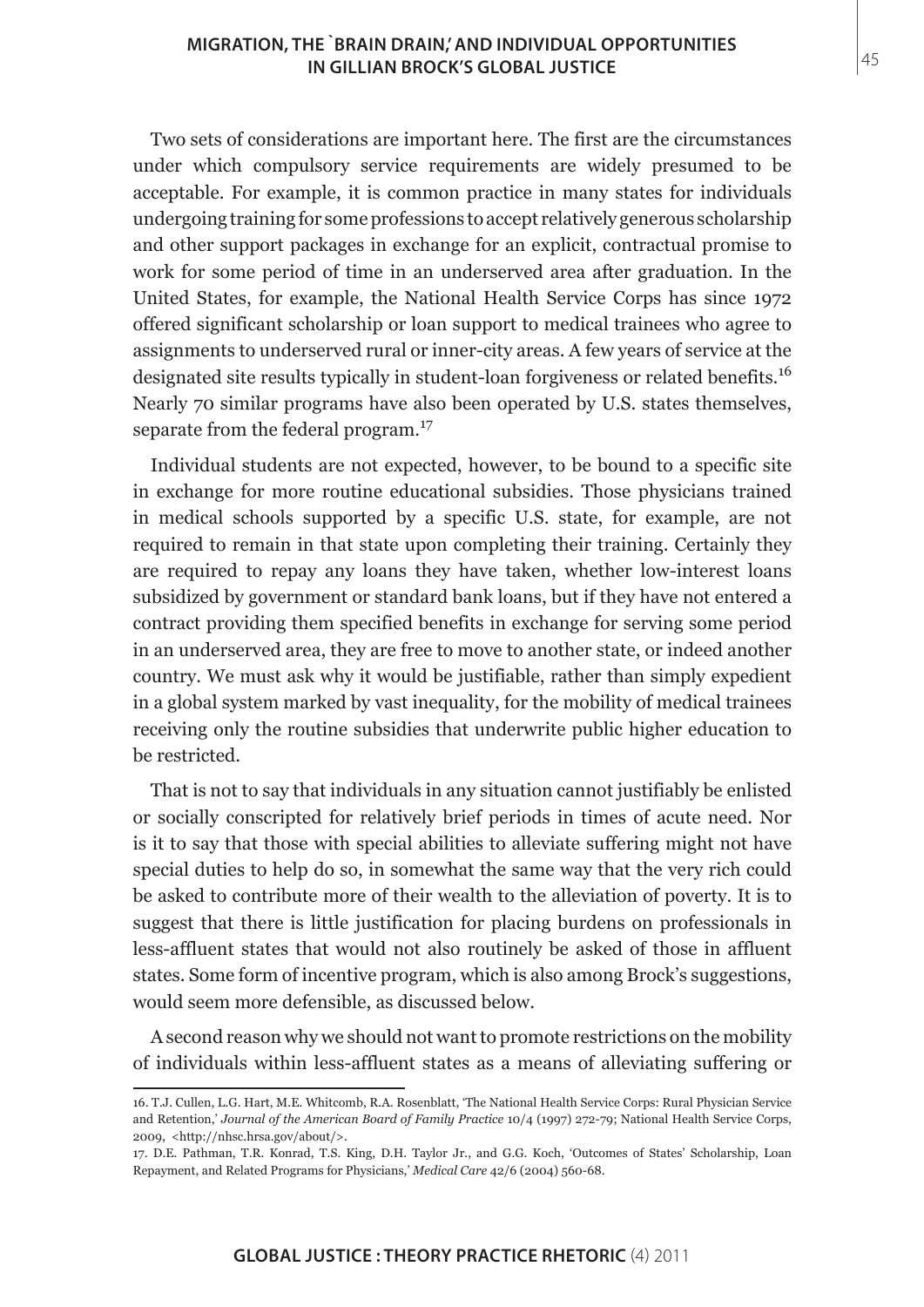promoting development, is that the perceived empirical constraints underlying such a prescription actually may be in doubt. I will not attempt to draw any firm conclusions on the empirical matters here, but it is important to note that there has been significant specialist debate about the benefits that can be produced for even very poor sending countries by the emigration of highly skilled professionals. Such benefits have been explored in the context not only of remittances, but in the promotion of trade, technology transfers, and possibly in the enhancement of higher education in the sending country. That is, the prospect of overseas employment may encourage individuals to undertake advanced training, with some number of those actually electing to stay in their home states.<sup>18</sup> Remittances do tend to provide uneven benefits within less-affluent states, and there are reasons to be skeptical of any firm expectations that skilled workers will remit more money than others.<sup>19</sup> However, the possibility that the emigration of medical professionals and similarly highly skilled workers may provide significant benefits, along with the more obvious costs, to less-affluent states, should caution against any narrow thinking about appropriate prescriptions.<sup>20</sup>

Of course, the severe and ongoing deprivations in health care access, compounded by many other deprivations in developing states, should not be ignored simply because it would not be justifiable to place a disproportionate burden on professionals in less-affluent states. Aid from affluent-state governments, NGOs and other sources can be targeted to specific such needs. Within a cosmopolitan framework, émigré medical professionals from targeted countries could justifiably be asked to discharge general duties to others with special emphasis on their home states or regions. We need not refer to some primordial or nationalistic connection to establish such a duty, but to the special knowledge that those reared and trained in a specific context will tend to have of the needs there. Such an understanding of duty is foregrounded, for example, in the International Organization for Migration's program, 'Migration for Development in Africa,' begun in 2001 and now involving more than a dozen countries on the continent. The program seeks to match volunteers in Africa's professional diaspora to training and other needs that they can help to fill in their sending states.<sup>21</sup>

46

<sup>18.</sup> Lucas, Robert E.B. Lucas, *International Migration and Economic Development: Lessons from Low-Income Countries*  (Cheltenham, UK: Edward Elgar, 2005), pp. 371-80; see Andrew Mountford, 'Can a Brain Drain be Good for Growth in the Source Economy?' *Journal of Development Economics* 53 (1997) 287-303.

<sup>19.</sup> Riccardo Faini, 'Remittances and the Brain Drain,' Institute for the Study of Labor (IZA) Discussion Paper No. 2155, June (2006), < http://ftp.iza.org/dp2155.pdf>.

<sup>20.</sup> For an instructive summary discussion of positives and negatives associated with skilled outmigration, see Kapur and McHale (2006) pp. 309-13.

<sup>21.</sup> International Organization for Migration, 'A Global Strategy of Migration for Development Beyond the MIDA Approach to Mobilizing and Sharing of Human and Financial Resources of the Overseas African Community: 2006-2010 (2006),  $\text{thtn:}/\text{www.iom.int/iahia/webday/site/mviahiasite/shared/shared/mainsite/microsites/mida/global strat mida.}$ pdf>.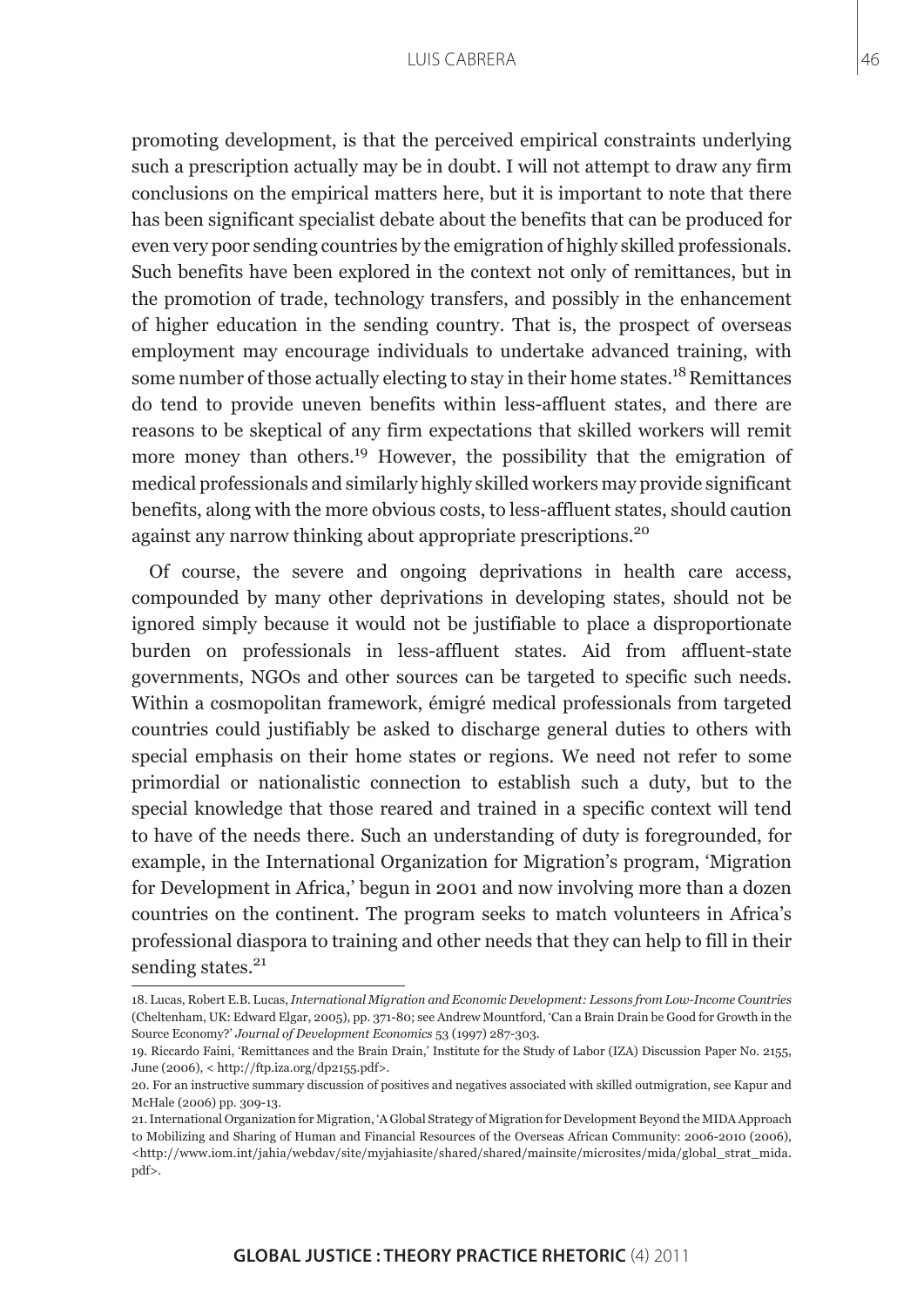Conversely, as well elaborated by Brock (pp. 208-209), when affluent states or labor brokers actively recruit within less-affluent states, they can be expected to pay compensation for the disruption. Even if it were the case that emigration by medical professionals and other highly skilled workers provided a net economic benefit in the aggregate, its near-term and local social effects can be jarring, especially in communities or regions where a single physician serves thousands of individuals and departs without immediate replacement. In terms of aid again, less-affluent states can make use of targeted payments to train and provide retention incentives for skilled professionals. Malawi, for example, undertook in 2004 a six-year 'Emergency Human Resources Programme.' With \$278 million in funding from Britain, the Global Fund to Fight AIDS, and other sources, the country provided pay raises to more than 5,000 physicians and health care staff, and recruited 700 health care staff and worked to improve working and living conditions for them.22 Other retention efforts have focused specifically on the problems that AIDS epidemics in specific countries pose, including in cases where a significant proportion of health workers have become infected and died.<sup>23</sup> Even amid these kinds of efforts, such states face significant challenges to training and retaining skilled professionals, but the efforts are representative of ways of addressing the issue that would be consistent with an approach in which individuals are seen as morally primary.

# **Opportunities to Contest**

It remains legitimate, I think, for the cosmopolitan to question why national sentiment should be treated differently from other forms of group identification, including racial or ethnic identification.<sup>24</sup> Moral and distributive priority to  $co$ racials has generally come to be seen as illegitimate, in that it often fails to fully respect the humanity of the other. National sentiment, though not without its challengers, is viewed in general as much more benign or positive. This may be attributable to the structure of the current global system, where mostly discrete nation-states remain the final decision-making authorities in most areas, and where they mostly tell their own stories about and to themselves. An alternative that can be considered by the cosmopolitan is a more tightly integrated system in which individuals have greater mobility across borders, and where they have some greater ability to challenge political decisions or procedures that have impact on their lives, including above the state.

Brock would include the latter kind of impact or `all-affected' principle among the basic liberties that should be enjoyed by all persons within all states. It is

<sup>22.</sup> Keuhn (2007).

<sup>23.</sup> World Health Organization, 'Taking stock: Health worker shortages and the response to AIDS' (2006), <http://www. who.int/hiv/toronto2006/TTR2\_eng.pdf>.

<sup>24.</sup> See Paul Gomberg, 'Patriotism is Like Racism,' *Ethics* 101/1 (1990) 144-50.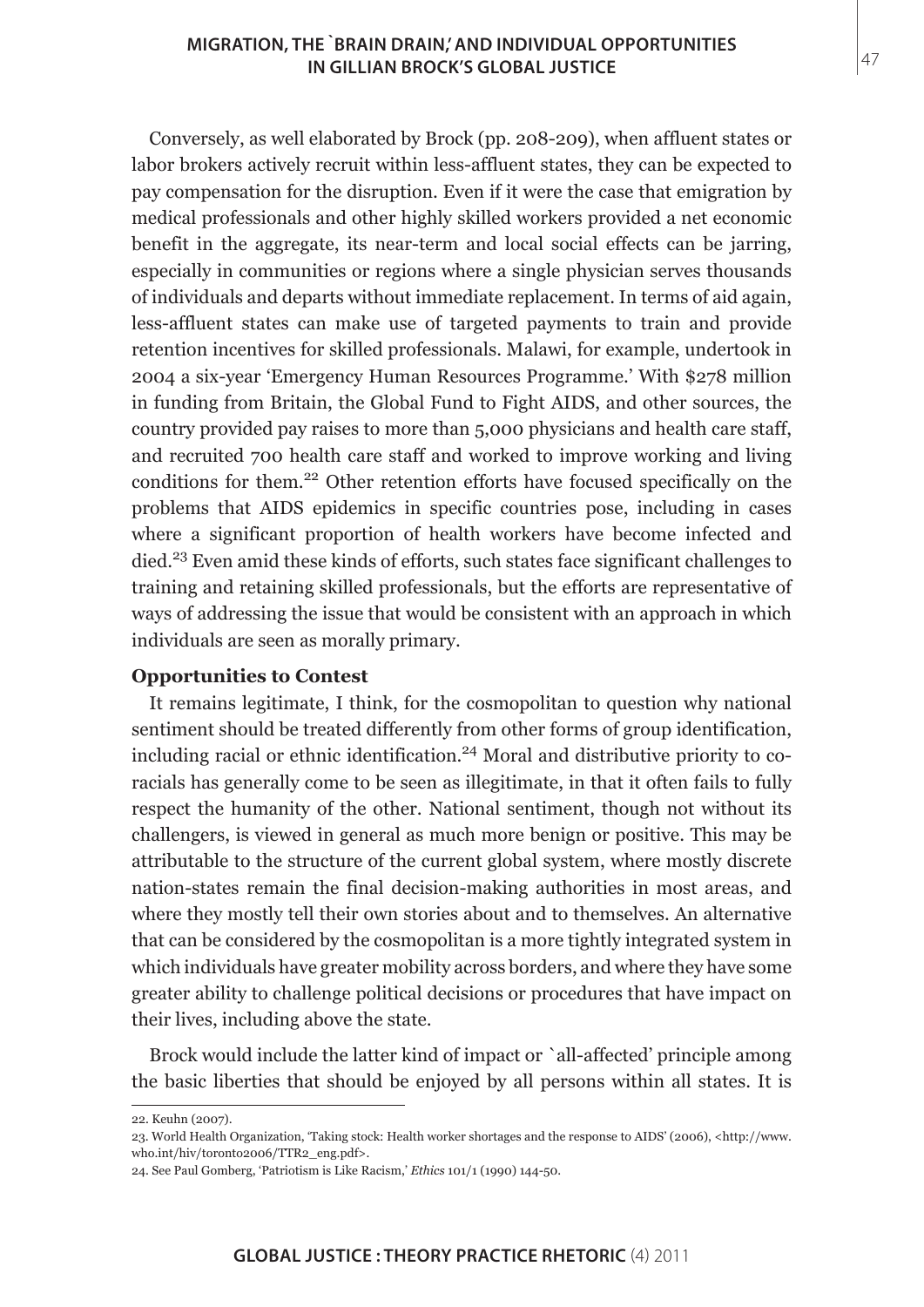rendered in the domestic context as 'the ability to have influence, equal with that of others, in decisions that affect one' (p. 155). She also advocates a number of global institutional changes intended to achieve greater democratic equality or forms of `responsive democracy' in the global system. These include the abovementioned body to oversee the international recruitment of health workers, a body to oversee fair collection of tax revenues and administer distributions through a `global justice fund,' and a global body to address climate change (p. 310). The more closely integrated institutional alternative, which can only be outlined in the space available, would be aimed in part at affording individuals more concrete input through transnational parliaments or similar elective bodies - agency democracy in Brock's account - and also to enable them to challenge their own exclusions via relatively strongly empowered suprastate judicial bodies - a form of responsive democracy.

The European Union provides a partial model. The EU blueprint cannot, of course, be exported wholesale to other regions of the world. However, the union's still-evolving institutional forms serve as an invaluable living laboratory for the study of both what may be possible to achieve in the creation of institutions above the state, and how such institutions may enable individuals to enhance their own access to rights protections. In the context of fair opportunities for individuals, the EU is significant as an instance of a system in which individuals from various member states, who arguably have seen their `decent minimum' met in terms of needs, nonetheless have been able to exercise free movement in order to pursue higher-level educational, vocational and other opportunities in other states. Large numbers of individuals from relatively less-affluent, recently acceded member states such as Poland have made use of such opportunities in recent years.25 Crucially here, individuals, including from some more affluent states, have increasingly been able to challenge in a suprastate court some exclusions from distributions as migrants. For example, in a European Court of Justice case decided in 1998, a Spanish citizen living in Germany successfully challenged her exclusion from the German child-raising allowance.<sup>26</sup> In a separate case decided in 2001, the Court ruled that Belgium was wrong to withhold public funds from a French student who had applied for the Belgian subsistence allowance.<sup>27</sup> More recent cases have also challenged differing levels of provision to students from other EU member states,<sup>28</sup> and cases dealing with a much broader range of

<sup>25.</sup> The United Kingdom, Ireland and Sweden waived phase-in requirements for citizens of eight Eastern European states after their EU accession in 2004. The number of Polish citizens living in other EU states more than doubled from 2004- 07, to 1.9 million. World Bank, 'In Focus: An Update on Labor Migration from Poland' (2008), <http://siteresources. worldbank.org/ECAEXT/Resources/258598-1225385788249/infocuslaboroct08.pdf>.

<sup>26.</sup> Case C85/96 *Martinez Sala vs. Freistaat Bayern* (1998), ECR I-2691; see Willem Maas, *Creating European Citizens* (Lanham, MD: Rowman and Littlefield, 2007), pp. 64-65.

<sup>27.</sup> Case C-184/99 (2001). *Rudy Grzelczyk v Centre public d'aide sociale d'Ottignies-Louvain-la-Neuve*.

<sup>28.</sup> Adam Cygan and Erika Szyszczak, 'Current Developments: EU Citizenship,' *International and Comparative Law Quarterly* 55/4 (2006) 977-82.